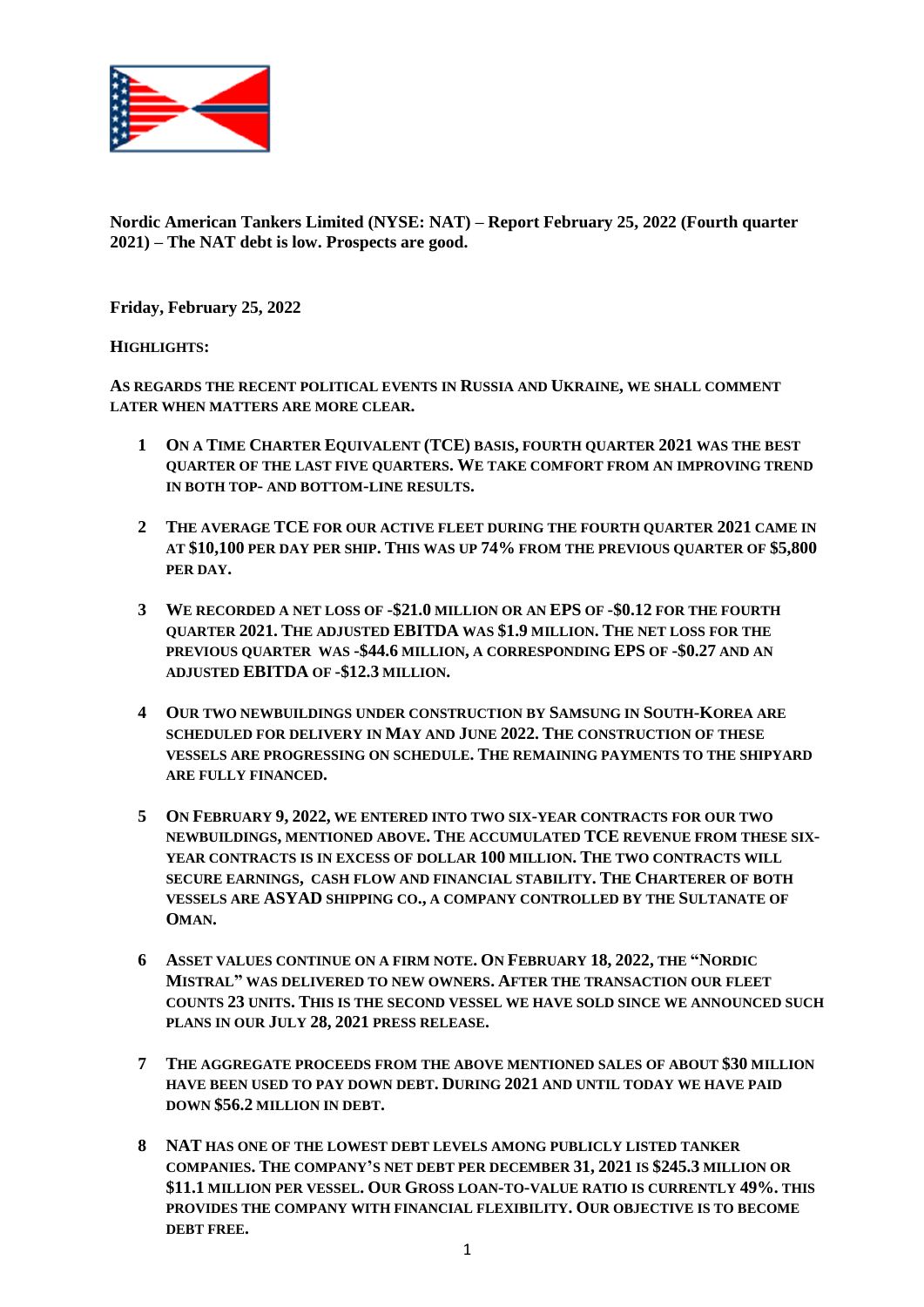- **9 GLOBAL OIL DEMAND IS NEARING PRE-PANDEMIC LEVELS OF EARLY 2020. OIL PRODUCTION IS INCREASING, SLOWLY, BUT SURELY. WE EXPECT THAT THE TANKER MARKETS WILL GRADUALLY IMPROVE DURING THE YEAR AND HIT AN INFLECTION POINT IN UTILIZATION THAT CAN CREATE A VERY INTERESTING MARKET FOR OUR FLEET. WITH GLOBAL OIL INVENTORIES AT CRITICALLY LOW LEVELS NOW, THIS COULD HAPPEN SOONER THAN LATER.**
- **10 THE CASH DIVIDEND FOR 4Q 2021 IS 1 CENT (\$0.01) PER SHARE, PAYABLE ON WEDNESDAY MARCH 30, 2022, TO SHAREHOLDERS ON RECORD FRIDAY MARCH 11, 2022. THIS IS OUR 98TH CONSECUTIVE QUARTERLY DIVIDEND PAYMENT.**
- **11 FINANCIAL INFORMATION FOR THE FOURTH QUARTER OF 2021 AND FOR OTHER PERIODS IS INCLUDED LATER IN THIS REPORT.**

### **Our Fleet**

Our fleet as per December 31, 2021, consisted of 24 (incl. 2 newbuildings) well maintained Suezmax tankers with a cargo lifting capacity of 1 million barrels of oil each. As announced earlier, we have sold one more vessel since the end of the the fourth quarter, hence our fleet now consist of 23 Suezmaxes (including the 2 newbuildings). We only have Suezmaxes in our fleet.

We take extra care to maintain our vessels to the highest standards for the safety of crew, cargo and the environment. The outcome of the inspections of our ships by oil companies ("vetting") reflect the good quality and maintenance of our fleet.

The Covid-19 pandemic has lasted longer than we foresaw in the spring of 2020. Main operational challenges have been related to crew changes and in our work to safeguard our seafarers and our ships.

NAT has one of the largest fleets of Suezmax tankers in the world. In a capital intensive industry like ours, careful maintenance of our ships and the timing  $\&$  financing of expansion are key elements to ensure both our financial stability and our commitment to paying cash dividends.

#### **Results for the fourth quarter 2021**

For the fourth quarter 2021 the net loss was -\$21.0 million or -\$0.12 per share. Adjusted EBITDA was \$1.9 million. For the third quarter the net loss was -\$44.6 million or -\$0.27 per share and an adjusted EBITDA of -\$12.3 million.

For detailed information about our statement of operations (P&L), balance sheet, cash flow and reconciliation of certain Non-GAAP financial measures, we refer to the tables on page 5 and 6 of this press release.

### **Financing**

Our Net Debt (total liabilities less current assets) stood at \$245.3 million which equals \$11.1 million per ship based on 22 vessels, as of December 31, 2021.

The details of our two financing arrangements are as follows;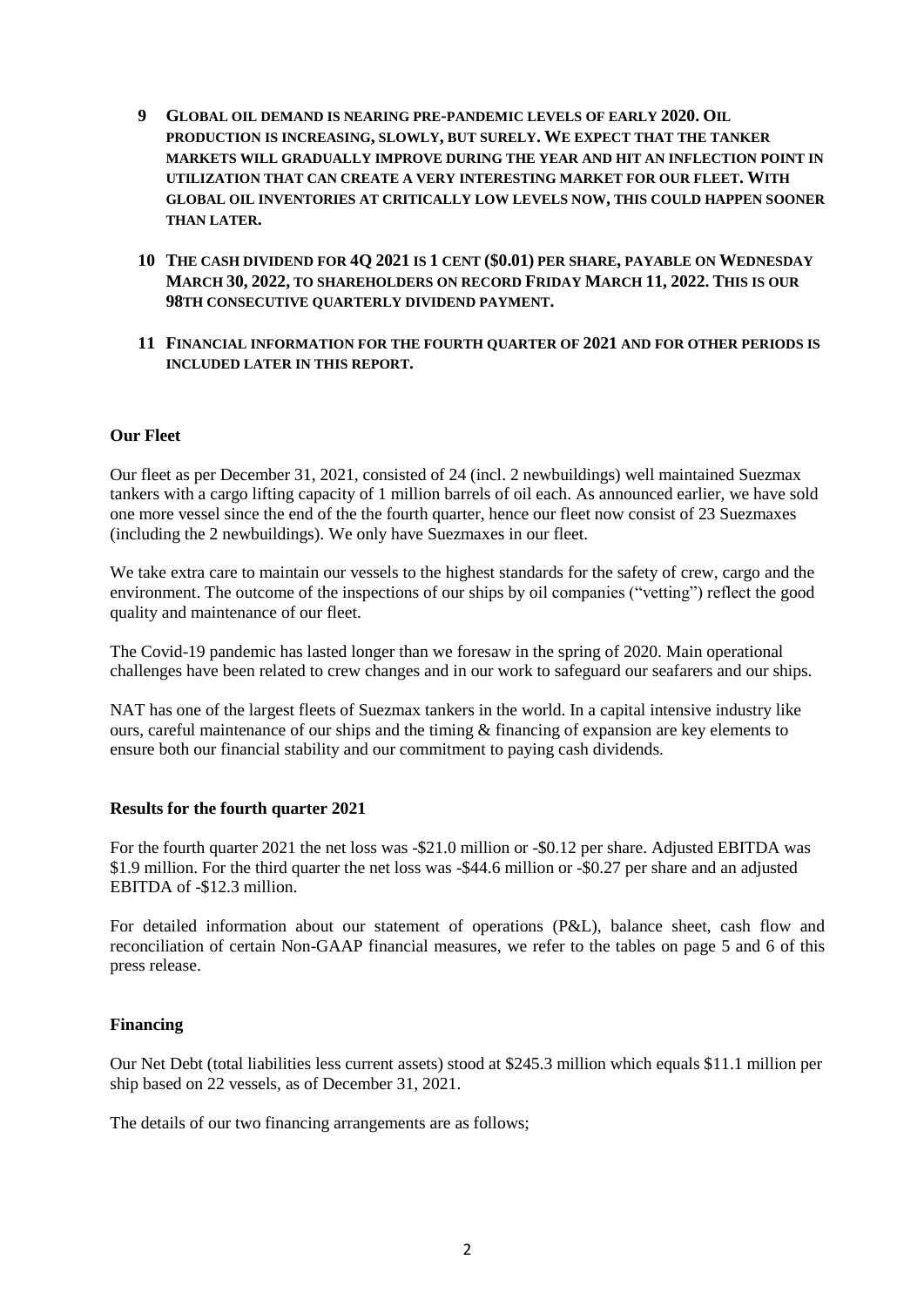- 1) The total outstanding balance to CLMG/Beal Bank (including current portion of the debt), is \$223.1 million as of December 31, 2021. This includes the original amount of \$306 million from February 2019 and the accordion loan of \$30 million from December 2020. Restricted cash of \$9.9 million is related to deposits held for future Drydockings of our vessels, in accordance with our borrowing agreement. After the sale of one vessel on February 18, 2022, the total outstanding balance to CLMG/Beal Bank as of the date of this report is \$206.9 million.
- 2) The total outstanding balance to Ocean Yield (including current portion of the debt) is \$104.3 million as of December 31, 2021.

The balance sheet numbers in this report shows that the current portion of long term debt includes \$14.9 million for expected debt repayment associated with vessels held for sale. Current portion of long term debt related to CLMG/Beal Bank is \$14.5 and \$8.1 million is related to the Ocean Yield financing. This is presented in our balance sheet with a total of \$37.5 million net of transaction costs.

Our two newbuildings for delivery in May and June 2022 are fully financed via Ocean Yield. The 3<sup>rd</sup> instalments for the two vessels of \$11 million in total, were paid in January and February 2022 as part of the Ocean Yield financing, covering up to 80% of the purchase price. The first 20% has already been paid in 2020 and 2021.

Our F-3 Shelf registration with the Securities and Exchange Commisson (SEC) was nearing the end of the 3-year validity on February 20, 2022 and we routinely filed a renewal on December 14, 2022. The new shelf was made effective on February 14, 2022. Our ATM of September 29, 2021, was terminated on February 14, 2022, having utilized gross \$39.2 million of its \$60 million capacity up until that date. A new \$60 million At-The-Market ("ATM") registration under the new F-3 shelf was subsequently filed on the same date. As of February 25, 2022, we have a total of 194,459,186 shares outstanding.

For the fourth quarter of 2021 a cash dividend of 1 cent (\$0.01) per share has been declared. This is the 98<sup>th</sup> consecutive quarterly dividend payment. In a rising market for our vessels, a higher dividend can be expected.

Payment of the dividend will be on March 30, 2022, to shareholders of record on March 11, 2022.

# **World Economy and the Tanker Market**

A positive development of the world economy and world trade is positive for the crude oil tanker business.

Oil demand is nearing pre-pandemic levels. At the end of 2021 global oil production was lagging demand with an estimated 1.5 mbpd. This is also confirmed by the global oil inventories that are approaching critically low levels. Both OPEC and non-OPEC oil production is expected to increase further in the coming months and prepare the ground for an improved tanker market.

Pinpointing when tanker markets will hit the inflection point that can create a very interesting market for our fleet is always difficult. History has repeatedly proven that tanker markets can turn quickly and forcefully.

The world's Suezmax fleet (excl. shuttle, product & Jones Act tankers) counted 545 vessels at December 31, 2021, with 39 vessels in order. This is a historically low orderbook. We currently see 30 conventional Suezmax tankers for delivery in 2022, 8 for delivery from the shipyards in 2023 and so far only one for delivery in 2024. Shipyard capacity has been booked by bulk, gas and container ships, leaving limited possibility for tankers to increase the supply side of the tanker market beyond the low orderbook that we have described above. This bodes well for the long term balance of the tanker market.

The supply of tanker tonnage is inelastic in the short-term. When there are too many ships in an area, rates tend to go down. When there is scarcity of ships, rates tend to go up. Short-term spot tanker rates may be expected to be volatile.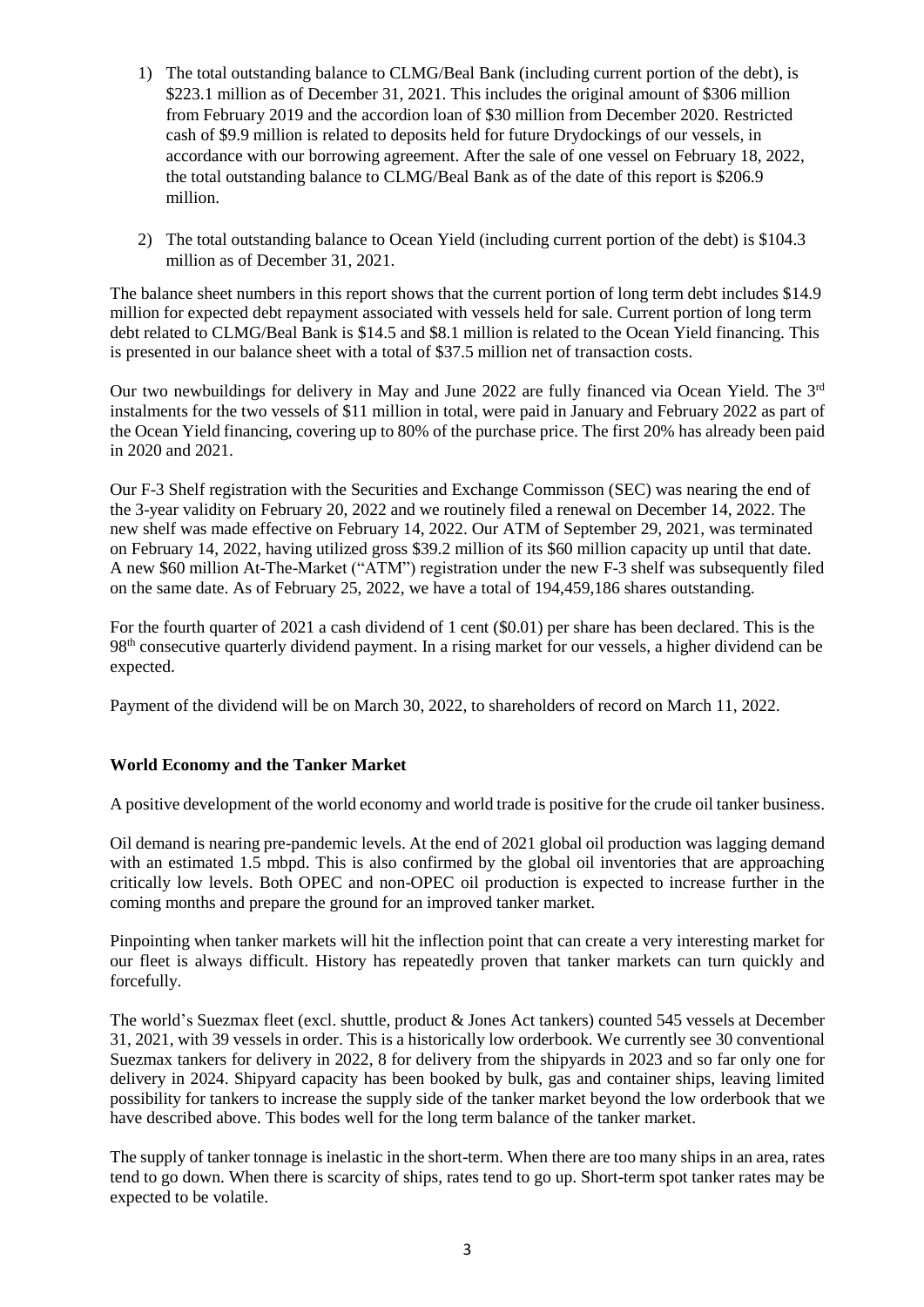### **Corporate Governance/Conflict of Interests**

It is vital to ensure that there is no conflict of interests among shareholders, management, affiliates and related parties. Interests must be aligned. From time to time in the shipping industry, we see that questionable transactions take place which are not in harmony with sound corporate governance principles, both as to transparency and related party aspects. We have zero tolerance for corruption.

# **Strategy Going Forward**

The NAT strategy is built on expanding and maintaining a homogenous and top quality fleet, leveraging on our industry network and close customer relationships with major oil companies and oil traders.

We are a dividend company with the objective of having a strong balance sheet and low G&A costs, enabling us to distribute free cash flows to our shareholders.

In an improved market, higher dividends can be expected.

Our current fleet of 23 (including 2 newbuildings) more or less identical vessels is a special feature of NAT that is particularly valuable to our customers.

NAT is firmly committed to protecting its underlying earnings and dividend potential. We shall safeguard and further strengthen this position in a deliberate, predictable and transparent way.

\* \* \* \* \*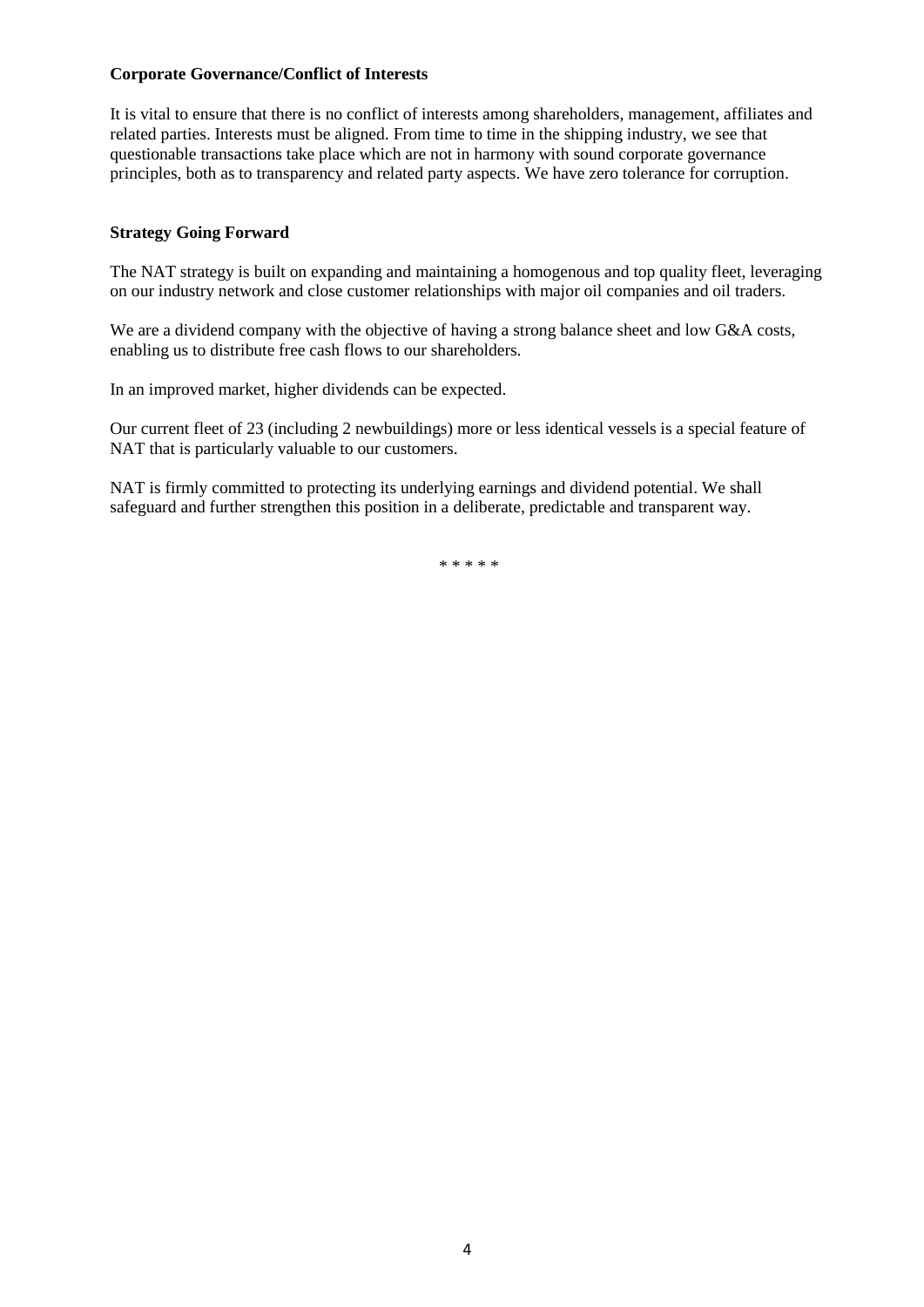# **NORDIC AMERICAN TANKERS LIMITED**

| <b>CONSOLIDATED CONDENSED</b><br><b>STATEMENTS OF OPERATION</b> | <b>Three Months Ended</b> |               |               | <b>Twelve Months Ended</b> |               |
|-----------------------------------------------------------------|---------------------------|---------------|---------------|----------------------------|---------------|
| (UNAUDITED)                                                     | Dec. 31, 2021             | Sep. 30, 2021 | Dec. 31, 2020 | Dec. 31, 2021              | Dec. 31, 2020 |
| Amounts in USD '000                                             |                           |               |               |                            |               |
| <b>Net Voyage Revenue</b>                                       | 22 625<br>$\ast$          | 9 3 1 3       | 16 29 3       | 67496                      | 233 530       |
| <b>Vessel Operating Expenses</b>                                | (16236)                   | (17388)       | (16684)       | (6767)                     | (66 883)      |
| Depreciation Expenses                                           | (16278)                   | (17595)       | (17042)       | (68352)                    | (67834)       |
| Impairment                                                      | $\Omega$                  | (8406)        | $\Omega$      | (8406)                     | $\Omega$      |
| General and Administrative Expenses                             | (4356)                    | (4096)        | (4888)        | (15620)                    | (17586)       |
| <b>Operating Expenses</b>                                       | (36 870)                  | (47485)       | (38614)       | (160054)                   | (152 303)     |
| <b>Net Operating Income (Loss)</b>                              | (14245)                   | (38172)       | (22321)       | (92558)                    | 81 227        |
| Interest Expense                                                | (6661)                    | (6398)        | (6526)        | (26377)                    | (31385)       |
| Other Financial Income (Expenses)                               | (138)                     | (95)          | 184           | (488)                      | 191           |
| <b>Total Other Expenses</b>                                     | (6799)                    | (6493)        | (6342)        | (26865)                    | (31194)       |
| <b>Net Income (Loss)</b>                                        | (21044)                   | (44665)       | (28663)       | (119 423)                  | 50 033        |
| Basic and Diluted Earnings (Loss) per Share                     | (0,12)                    | (0,27)        | (0,19)        | (0,73)                     | 0,34          |
| Weighted Average Number of Common                               |                           |               |               |                            |               |
| Shares Outstanding                                              | 178 327 023               | 164 225 057   | 151 121 043   | 162 549 611                | 149 292 586   |
| Common Shares Outstanding                                       | 183 694 196               | 171 964 413   | 151 446 112   | 183 694 196                | 151 446 112   |

\* Ne t Voya ge Re ve nue s inc lude s a distribution of \$4.6million from The Norwe gia n S hipowne rs Mutua l Wa r Risk Insura nc e Assoc a tion, re c e ive d in De c e mbe r 2021.

| CONSOLIDATED CONDENSED BALANCE SHEET (UNAUDITED)<br>Amounts in USD '000 | Dec. 31, 2021      | Dec. 31, 2020      |  |
|-------------------------------------------------------------------------|--------------------|--------------------|--|
|                                                                         |                    |                    |  |
| Cash and Cash Equivalents                                               | 34 739             | 57847              |  |
| <b>Restricted Cash</b>                                                  | 9 9 0 9            | 4 2 2 3            |  |
| Accounts Receivable, Net                                                | 9 3 7 4            | 6 3 4 9            |  |
| Prepaid Expenses                                                        | 4 8 4 7            | 5477               |  |
| Inventory                                                               | 20 873             | 19 408             |  |
| Voyages in Progress                                                     | 10488              | 4 6 4 4            |  |
| Other Current Assets                                                    | 1918               | 1574               |  |
| <b>Vessels Held for Sale</b>                                            | 15 4 60            | $\boldsymbol{0}$   |  |
| <b>Total current assets</b>                                             | 107 608            | 99 522             |  |
| Vessels, Net                                                            | 766 668            | 861 342            |  |
| <b>Vessels under Construction</b>                                       | 24 270             | 11 000             |  |
| Other Non-Current Assets                                                | 4511               | 2483               |  |
| <b>Total Non-Current Assets</b>                                         | 795 449            | 874 825            |  |
| <b>Total Assets</b>                                                     | 903 057            | 974 347            |  |
|                                                                         | 6552               | 4 0 9 9            |  |
| Accounts Payable                                                        |                    |                    |  |
| Accrued Voyage Expenses<br>Other Current Liabilities                    | 14 9 85<br>8 5 6 1 | 5 2 5 4<br>8 2 3 2 |  |
|                                                                         | 37 547<br>*        | 22 094             |  |
| Current Portion of Long Term Debt<br><b>Total Current liabilities</b>   | 67 645             | 39 679             |  |
|                                                                         | 283 411            | 334 615            |  |
| Long-Term Debt                                                          |                    |                    |  |
| Other Non-Current Liabilities                                           | 1873               | 927                |  |
| <b>Total Non-current Liabilities</b>                                    | 285 284            | 335 542            |  |
| Shareholders' Equity                                                    | 550 128            | 599 126            |  |
| <b>Total Liabilities and Shareholders' Equity</b>                       | 903 057            | 974 347            |  |

\* Curre nt P ortion of Long- Te rm De bt a s of De c e mbe r 31, 2021 inc lude s \$14.9 million for e xpe c te d de bt re pa yme nts a ssoc ia te d with Ve sse ls He ld for S a le .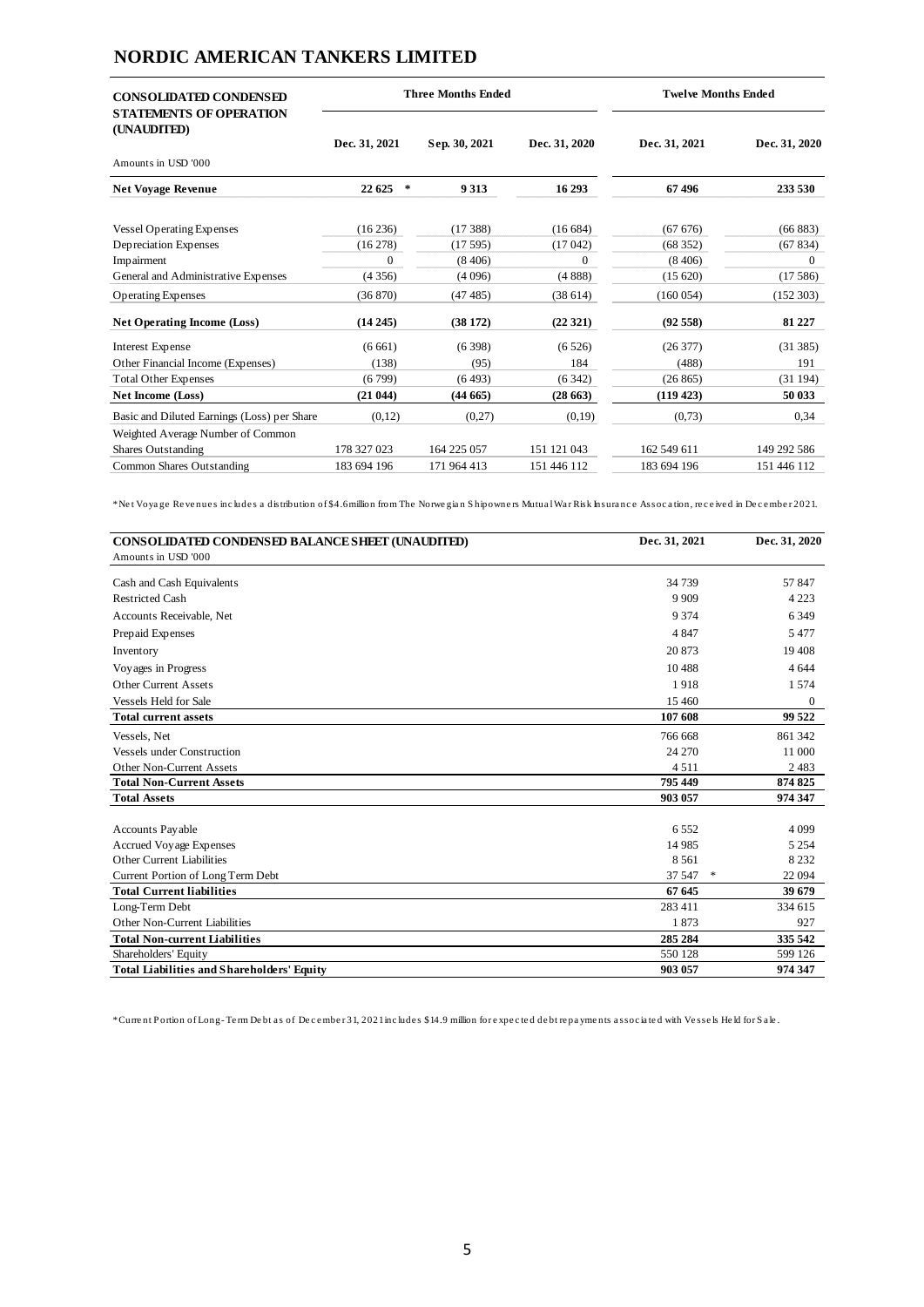# **NORDIC AMERICAN TANKERS LIMITED**

| <b>CONSOLIDATED CONDENSED STATEMENTS OF CASH FLOW</b><br>(UNAUDITED)  | <b>Twelve Months Ended</b> |               |  |
|-----------------------------------------------------------------------|----------------------------|---------------|--|
|                                                                       | Dec. 31, 2021              | Dec. 31, 2020 |  |
| Amounts in USD '000                                                   |                            |               |  |
| Net Cash Provided by/(Used in) Operating Activities                   | (44458)                    | 110 944       |  |
| <b>Investment in Vessels</b>                                          | (3868)                     | (6845)        |  |
| Investment in Other Fixed Assets                                      | (589)                      | (233)         |  |
| Investment in Vessels under Construction                              | (13 270)                   | (11000)       |  |
| Proceeds from Vessel Sales                                            | 14 2 6 2                   | $\Omega$      |  |
| Proceeds from Sale of Investment Securities                           | $\Omega$                   | 602           |  |
| <b>Net Cash Used in Investing Activities</b>                          | (3465)                     | (17476)       |  |
| Proceeds from Issuance of Common Stock                                | 80 051                     | 20713         |  |
| Proceeds from Borrowing Activities                                    | $\Omega$                   | 29 300        |  |
| Repayments of Vessel Financing                                        | (7958)                     | (7630)        |  |
| Repayment of Borrowing Facility                                       | (30780)                    | (67896)       |  |
| <b>Financing Transaction Costs</b>                                    | (1100)                     | (320)         |  |
| Dividends Distributed                                                 | (9700)                     | (67242)       |  |
| Net Cash Provided by/(Used in) Financing Activities                   | 30 513                     | (93075)       |  |
| Net Increase (Decrease) in Cash, Cash Equivalents and Restricted Cash | (17409)                    | 393           |  |
|                                                                       |                            |               |  |
| Effect of exchange rate changes on Cash                               | (13)                       | 39            |  |
| Cash, Cash Equivalents and Restricted Cash at Beginning of Period     | 62 070                     | 61 638        |  |
| Cash, Cash Equivalents and Restricted Cash at End of Period           | 44 648                     | 62 070        |  |
| Cash and Cash Equivalents                                             | 34 739                     | 57 847        |  |
| <b>Restricted Cash</b>                                                | 9 9 0 9                    | 4 2 2 3       |  |

# **NORDIC AMERICAN TANKERS LIMITED**

| <b>RECONCILIATION OF NON-GAAP</b><br><b>FINANCIAL MEASURES (UNAUDITED)</b> | <b>Three Months Ended</b> |               |               | <b>Twelve Months Ended</b> |               |
|----------------------------------------------------------------------------|---------------------------|---------------|---------------|----------------------------|---------------|
| Amounts in USD '000                                                        | Dec. 31, 2021             | Sep. 30, 2021 | Dec. 31, 2020 | Dec. 31, 2021              | Dec. 31, 2020 |
| Voyage Revenue                                                             | 55 037                    | 40 330        | 43 841        | 195 759                    | 354 619       |
| Voyage Expense                                                             | (32, 412)                 | (31016)       | (27548)       | (128 263)                  | (121 089)     |
| Net Voyage Revenue <sup>(1)</sup>                                          | 22 625                    | 9 3 1 4       | 16 29 3       | 67496                      | 233 530       |

|                        | <b>Three Months Ended</b> |               |               | <b>Twelve Months Ended</b> |               |
|------------------------|---------------------------|---------------|---------------|----------------------------|---------------|
| Amounts in USD '000    | Dec. 31, 2021             | Sep. 30, 2021 | Dec. 31, 2020 | Dec. 31, 2021              | Dec. 31, 2020 |
| Net Income (Loss)      | (21045)                   | (44665)       | (28663)       | (119423)                   | 50 033        |
| Interest Expense       | 6 6 6 1                   | 6398          | 6 5 2 6       | 26 377                     | 31 385        |
| Depreciation Expense   | 16 278                    | 17 595        | 17 042        | 68 352                     | 67834         |
| EBITDA <sup>(2)</sup>  | 1894                      | (20672)       | (5095)        | (24694)                    | 149 252       |
| Impairment             |                           | 8406          |               | 8406                       |               |
| <b>ADJUSTED EBITDA</b> | 1895                      | (12, 266)     | (5095)        | (16288)                    | 149 252       |

(1) Net voyage revenues represents voyage revenues less voyage expenses such as bunker fuel, port fees, canal tolls and brokerage commissions. Net voyage revenues is included because certain investors use this data to measure a shipping company's financial performance. Net voyage revenues is not required by accounting principles generally accepted in the United States and should not be considered as an alternative to net income or any other indicator of the Company's performance required by accounting principles generally accepted in the United States.

(2) EBITDA is included because certain investors use this data to measure a shipping company's financial performance. EBITDA is not required by accounting principles generally accepted in the United States and should not be considered as an alternative to net income or any other indicator of the Company's performance required by accounting principles generally accepted in the United States.